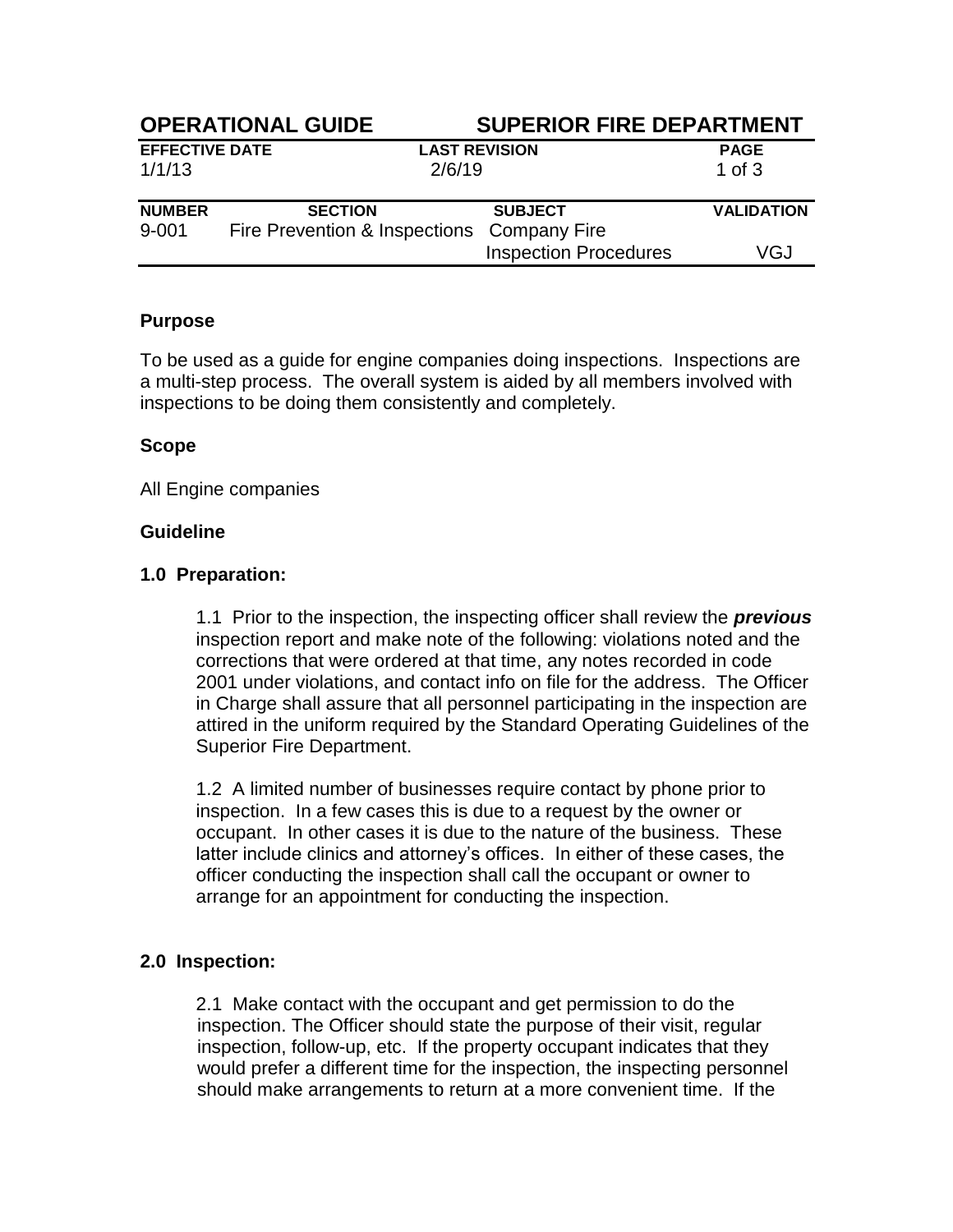occupant refuses entry, the property should be referred to the Lead Fire Inspector.

2.2 Make note of the features and conditions on the exterior of the property; electrical violations, exiting violations, waste accumulation, combustible storage, and missing address numbers. Check for Knox Box if required.

2.3 Knox Box use Prohibited – Knox Box keys will not be use for the purpose of conducting fire inspections unless consent has been given by the property owner by completing the *Knox Box Form For Rental Units.* 

2.4The interior of the building should be inspected in an orderly fashion. Personnel should begin either at the top of the building or in the basement and inspect all areas and rooms on each successive floor. Each floor should be inspected starting at one end and preceding to the other with each room on the floor inspected by moving in either a clockwise or a counter-clockwise direction.

2.5 Photograph any serious or repeated violations.

## **3.0 Inspection Correction Order Form:**

- 3.1 Include a clear explanation and *specific* location of any violations.
- 3.2 Make a note if photos were taken of the violation.
- 3.3 Include any updated occupant information on the Inspection form.

#### **4.0 Exit Interview:**

4.1 Upon completion of the inspection, the inspecting officer shall meet with the occupant and review the findings of the inspection taking care to be certain that the occupant understands what violations were found, what corrective actions must be taken, and the timeline for correction.

4.2 Verify the contact information shown in Firehouse and make note of any updates or changes. Contact information includes names, phone numbers, mailing addresses and email addresses of business owners/occupants and also property owners if not the same as business owners.

4.3 Both the Inspecting Officer and the occupant sign the form, white copy to occupant.

4.4 Assure that any questions the occupant may have are satisfactorily answered. If not, find the answer(s) and get back to the occupant.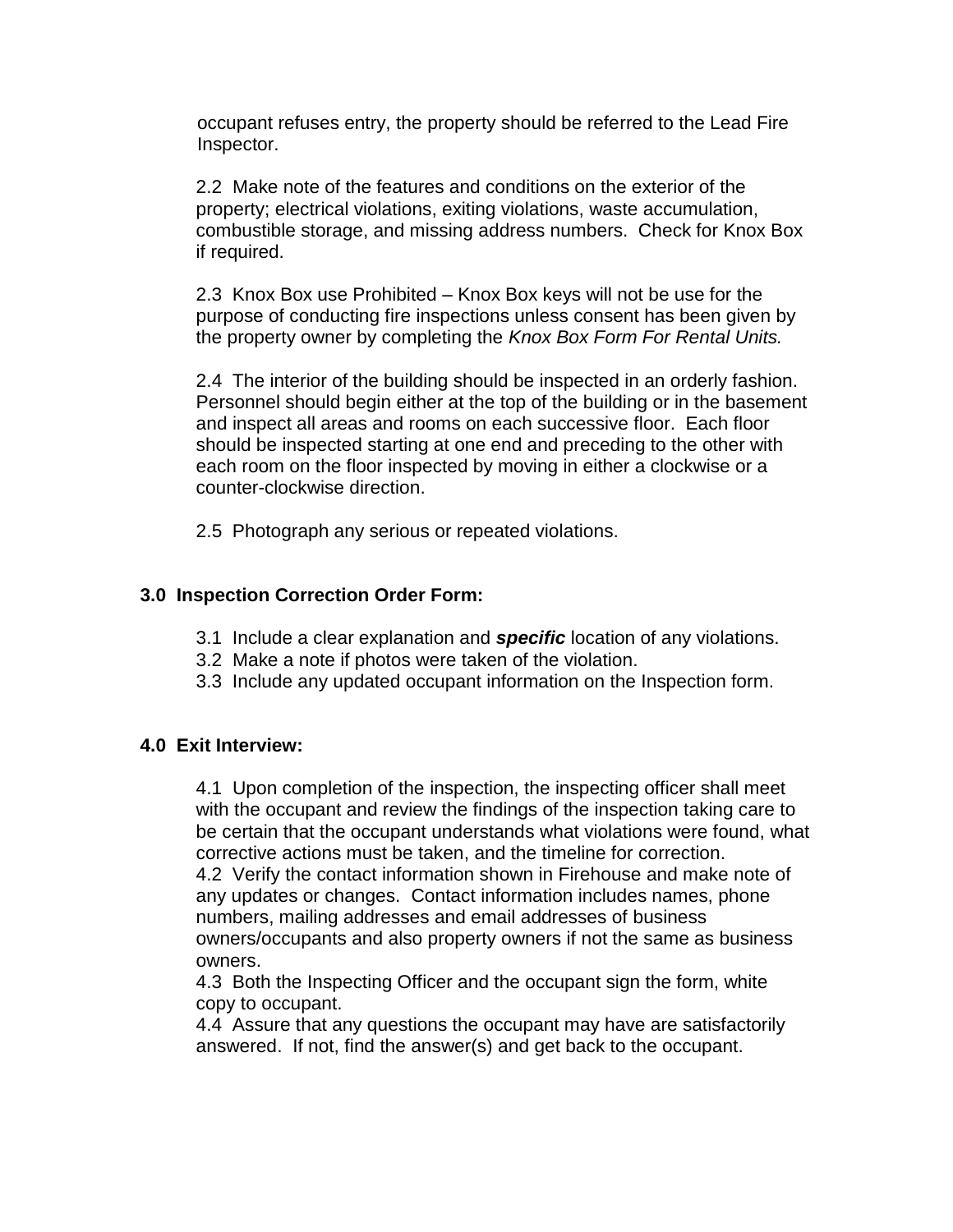# **5.0 Filing the Report:**

5.1 Upon return to the station, the inspecting officer shall stamp and fill the platoon/engine info on the yellow copy of the form and check off the completed inspection on the company inspection list.

5.2 Send the yellow copy of the Inspection Correction Order form to the Headquarters Station. If there was no occupant present to sign the form, include the white copy to Headquarters. *All reports submitted to Headquarters are to be stamped received.*

5.3 The pink copy stays with the company officer if a follow-up is required. *When the follow-up is completed the pink copy is to be sent to Headquarters Station*. If no follow-up is required, the pink copy can be discarded.

# **6.0 Follow-Up (by Engine Companies):**

6.1 All violation will require a follow-up by the inspecting Engine Company. The Inspecting Engine Company may refer the inspection to the Inspector if the situation indicates (see Referrals, 7.2).

- 6.2 Follow-up inspections will be prioritized as one of three following:
	- 6.2.1 Immediate.
	- 6.2.2 30 day.
	- 6.2.3 Next regular inspection.

*6.3* If a violation has been present for 12 months or greater the violation will not require a follow-up and shall immediately be referred for citation in accordance with 7.1.

6.4 After follow-up, the pink copy will be sent to Headquarters either for recording of repaired violation or to the Inspector's office for citation. Take photographs if the violation is unrepaired at follow-up. 6.4.1 Transfer photos to appropriate file(s).

## **7.0 Referrals:**

There are two types of referrals:

7.1 Referral to Inspector for Intent to Cite / Citation (include photos of violation).

7.1.1 An intent to cite letter will be sent from the Inspector to the property owner if violations have not been corrected. There will be a deadline of 14 days from the date of the notice for the owner to repair any violations. It is the responsibility of the owner to contact the Fire Department prior to the deadline to have repairs inspected. If the owner fails to respond by the deadline, citations will be issued